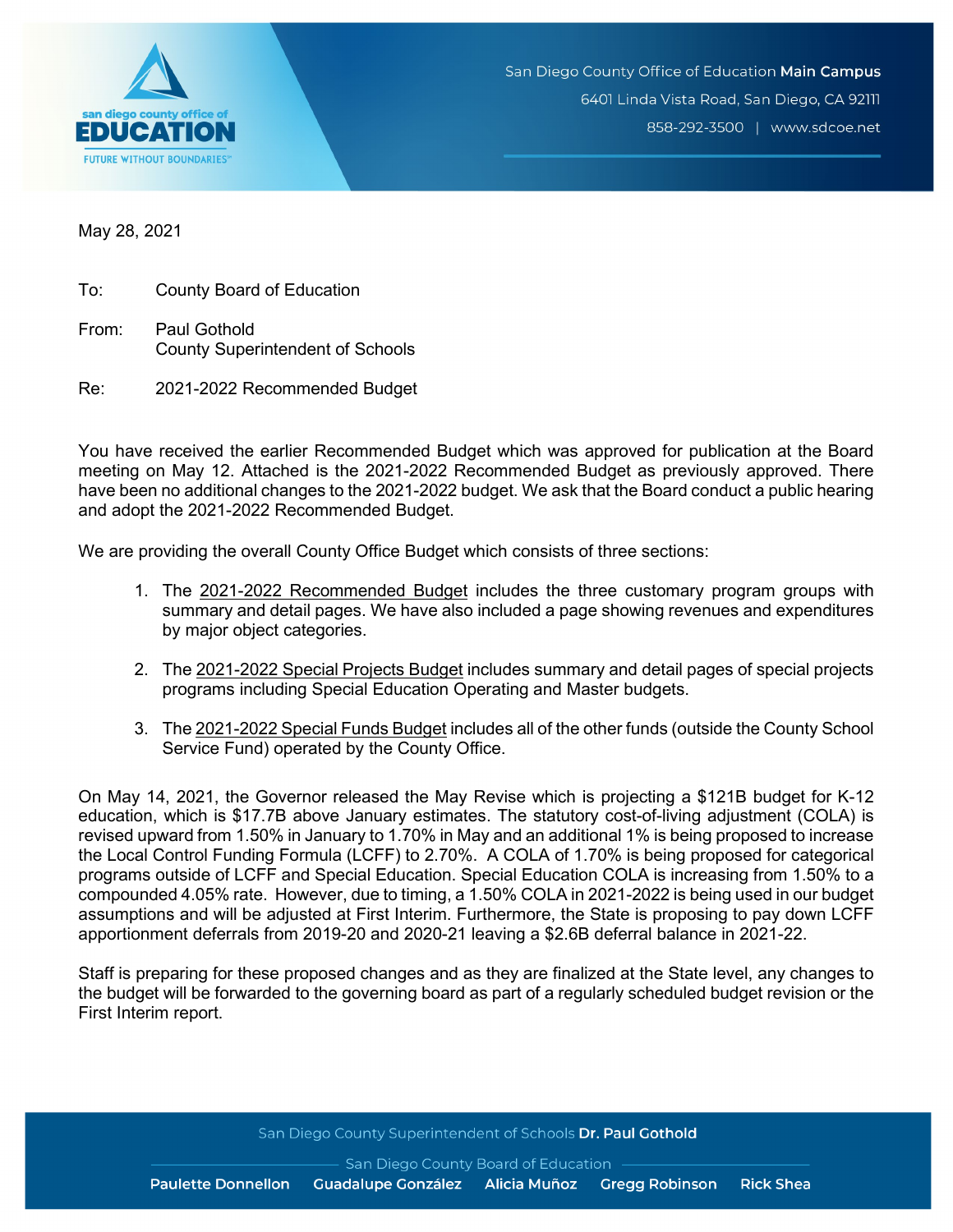# **San Diego County Office of Education ASSUMPTIONS FOR 2021-2022 RECOMMENDED BUDGET**

# **UNRESTRICTED FUND PROGRAMS:**

### **Revenues**

- 1. **Local Control Funding Formula (LCFF) sources** are projected at the 2012-2013 funding level but adjusted for ADA and the 1.50% COLA. The LCFF consists of the former Revenue Limit funding for both unrestricted and restricted programs, former Categorical Flexibility funding and Economic Impact Aid (EIA) funding and is estimated at \$135,478,552.
	- a) The **General Operating LCFF allocation** is estimated at \$132,091,265. Of this amount, \$20,730,573 is budgeted as Excess Property Taxes and will be sent to the State.
	- b) The **Career Technical Education (CTE) transition allocation** is estimated at \$500,000 which is the pass-through amount to the small school districts only.
	- c) The **Education Protection Account (EPA)** funding is projected at \$200 per budgeted ADA for a total of \$186,000.
	- d) **Juvenile Court and Community Schools (JCCS)** ADA is projected at 930, which includes 129 ADA of Special Day Class. Another 325 ADA is budgeted for Monarch District Transfer.
- 2. **Mandated Block Grant** receipts are estimated at \$590,885 for 2021-2022.
- 3. Projections for lottery revenue are in consideration of state requirements to set aside specified amounts for restricted purposes. The **lottery revenue** is computed at \$150 per ADA for unrestricted programs and \$49 per ADA for restricted sources.
- 4. The **interest income** for the general operating funding is budgeted at \$2,000,000.
- 5. **Contract revenues** are as submitted by the various program managers and reviewed by the Strategic Leadership Team. Fees for contracted services reflect the rates approved by the Board at the March  $10<sup>th</sup>$  meeting.
- 6. **Income Driven** revenues are budgeted at \$27,929,617 which includes estimated carryover from 2020- 2021.
- 7. Further revenue details are shown on page 6 of the Unrestricted Programs (including the General Operating and Income Driven programs) section in the 2021-2022 Recommended Budget book.

The Unrestricted General Fund is projected to deficit spend in the amount of \$4,061,073.

# **Expenditures**

- 1. The **salaries** for all unrestricted programs shown for 2021-2022 are reflective of the 2020-2021 salary schedule amounts extracted from the PeopleSoft/Human Capital Management (HCM) system but adjusted for regular step advances and stipends. **Statutory benefits** are based on actual rates for 2021-2022 except for Workers' Compensation and Unemployment Insurance.
- 2. **Employee health and welfare benefit costs** have been increased by 5.37% for half a year.
- 3. **Other Post-Employment Benefits** are based on the normal cost plus the annual OPEB expense.
- 4. A \$25,000 **Lottery budget** continues to be set aside to allow JCCS teachers additional resources to augment classroom instructional activities.
- 5. Because the County Office has been a recipient of State School Facilities funding for the South County facility, the **routine restricted maintenance account** is included with a contribution to restricted programs in the amount of \$5,146,410. This contribution represents 3% of the 2021-2022 budgeted unrestricted General Fund expenditures as allowed per current legislation. The contribution to the program is an increase of \$17,875 over the estimated 2020-2021 contribution.
- 6. Local **Income Driven** expenditure accounts in the amount of \$27,929,617 are reflected in the unrestricted General Fund.
- 7. Expenditures by program or department are shown on pages 7-22 of the Unrestricted Programs section in the 2021-2022 Recommended Budget book.